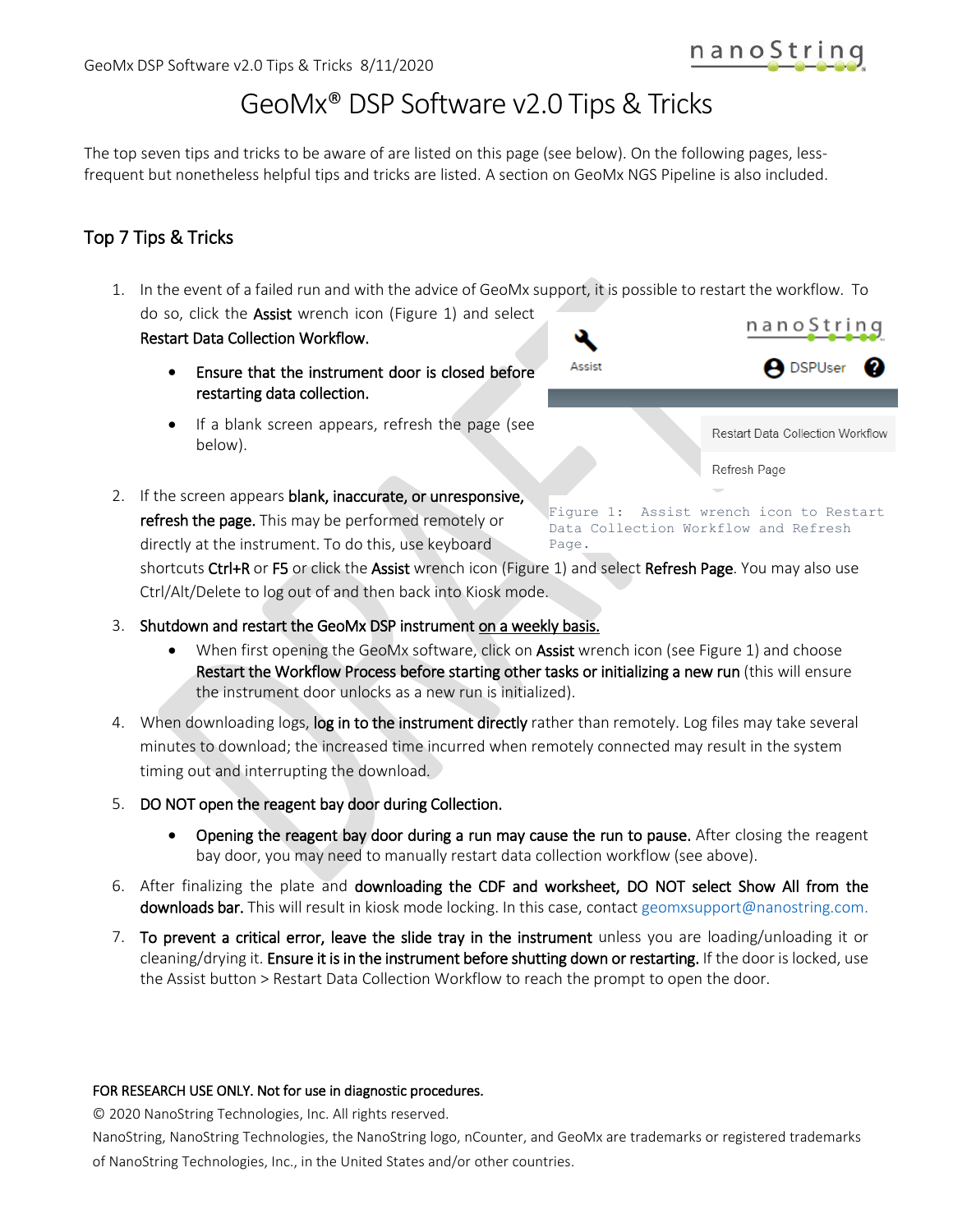#### General

- Inadvertently running the GeoMx instrument with a bottle disconnected may result in multiple fluidics error messages. If the error is not resolved after reconnecting the bottle, there may be air in the lines. In this case, contac[t geomxsupport@nanostring.com.](mailto:geomxsupport@nanostring.com)
- Do not attempt to shut down the GeoMx DSP instrument while a run is in progress or when either door is open.
- If the GeoMx DSP **Control Center header is missing** when in kiosk mode, logout of windows using ctrl-altdel, then login again as *Kiosk User.*
- After changing reagent bottles and closing the reagent bay door, the instrument may erroneously display a Plate Change - Close Door message. Click Next; this will complete the bottle change process.
- An error may appear while restarting the GeoMx DSP after making a change in File Management under Administration. If this appears, shutdown and restart the GeoMx instrument as instructed on page 1.
- An error may occur when restarting the System Service via Services (see Figure 2). If this occurs, shutdown and restart Figure 2: Restart error the GeoMx instrument as instructed on page 1.
- When remotely connected, closing the Chrome browser will automatically log you out of the GeoMx system.
- When logging into the GeoMx system, the **Cancel** button does not cancel the login process as expected. When logged in directly, use Ctrl Alt Del and then log out, then log back in. If remotely connected, close the browser and reopen.
- Runs that are in-progress while DCC files are being uploaded to the system may experience lag times or failure. To avoid this, do not attempt to load DCC files from more than two NGS plates at a time while a run is in progress.
- The Scan Preview in the GeoMx DSP Control Center may disappear after editing Notes. The Scan Preview may not load if you click on one preview before all have loaded. View each scan by opening in Scan Workspace.
- After emptying the waste bottle, rinse the waste bottle several times, until no foaming is observed.
- Chrome does not connect to DSP on a Mac. To manually connect, while on the Chrome error page, type 'thisisunsafe'. There is no text box, just make sure to click anywhere on the error page and then type. DSP will auto load.
- Do not click on e-mail or website links in the GeoMx Help documentation while in kiosk mode.



Windows could not stop the NanoString System Service Host service

OK

Error 1053: The service did not respond to the start or control

on Local Computer

request in a timely fashion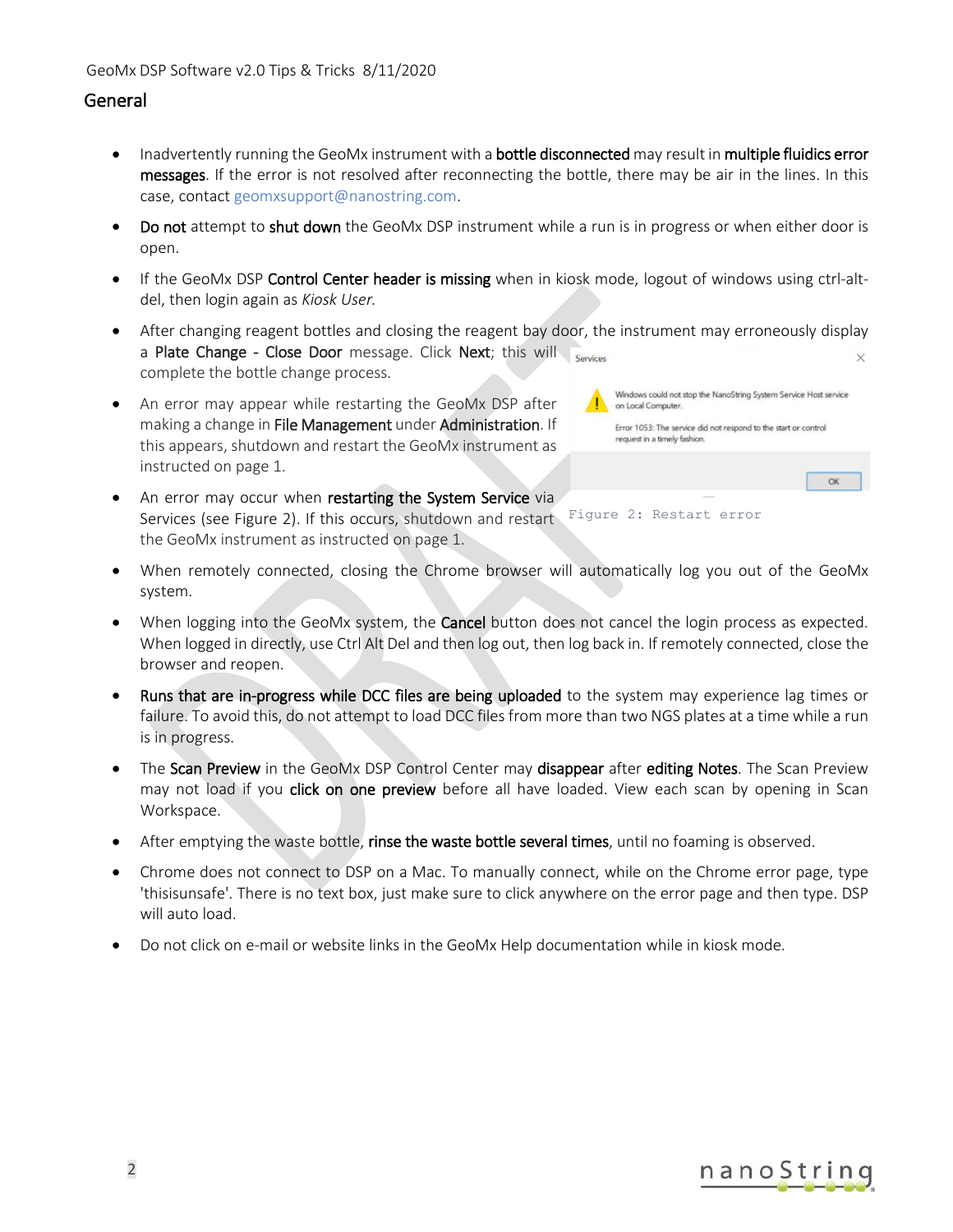#### Admin

- Do not use spaces in usernames. Usernames with spaces may not be able to view backups in the archive.
- Do not enter a phone number when creating a user, as this may cause an error, preventing you from saving the new user.
- To download a specific day's logfile, select a Custom Range that extends at least one day before and one day after the day desired.
- If deleting a group, that groups' folders can be transferred to the **All Users** group. Right-click on the folder of interest and select Edit; the All Users group should be selected. Click Save to make this change go into effect.
- When local storage is full, the system provides an estimate of the space needed in GB, however the dialog may read "MB".
- In order to change a user's role (Admin to User, for example), that user must be assigned to no more than one group.
- A critical error state or cascading errors may cause slowness or unresponsiveness in the UI. If no response is observed for >30 minutes, please contac[t geomxsupport@nanostring.com.](mailto:geomxsupport@nanostring.com)
- In the Network window, you will see the Machine Name and the IP address (see Figure 3). If not, restart the system: shut down from the menu, switch off the switch in the back, then after 10-20 seconds, switch it back on. Do not attempt to turn on Archive Settings while a run is in progress.
- If Archiving is working, a file *mountverification.txt* will be written in the destination folder almost immediately. Then, initial backup of the GeoMx DSP files can take up to 2 days to complete. To troubleshoot archiving:
	- o Ensure that your GeoMx software is v1.4.2 or later, and your institute network is set up for SMB3 file sharing.
	- o Enter the Remote Server path as [\\123.45.6.78\\FolderName](file://///123.45.6.78/FolderName) using the server IP address and your designated folder. 4 opening backslashes may be needed.
	- o Try the username in different formats, such as *username*, *username@domain*, or *[username@domain.edu](mailto:username@domain.edu)*
	- o Do not use these characters in your password: \$ ! /
	- o Confirm that the credentials to access the folder have *reading* and *writing* permission.
	- o Nested folders may be an issue try to set the Archive folder in the root of the server as shown in above example.
	- o A network load balancer may be an issue contact GeoMx Support to discuss workarounds.

| Dynamic IP Address  | ۳ |  |
|---------------------|---|--|
| IP address          |   |  |
| 10.5.0.70           |   |  |
| Subnet              |   |  |
| 255.255.254.0       |   |  |
| Gateway             |   |  |
| 10.5.01             |   |  |
| DNS <sub>1</sub>    |   |  |
| 10.0.0.1            |   |  |
| DNS <sub>2</sub>    |   |  |
| 10.0.0.6            |   |  |
| <b>Machine Name</b> |   |  |
| GeoMx-dev7          |   |  |

Figure 3: Network Settings window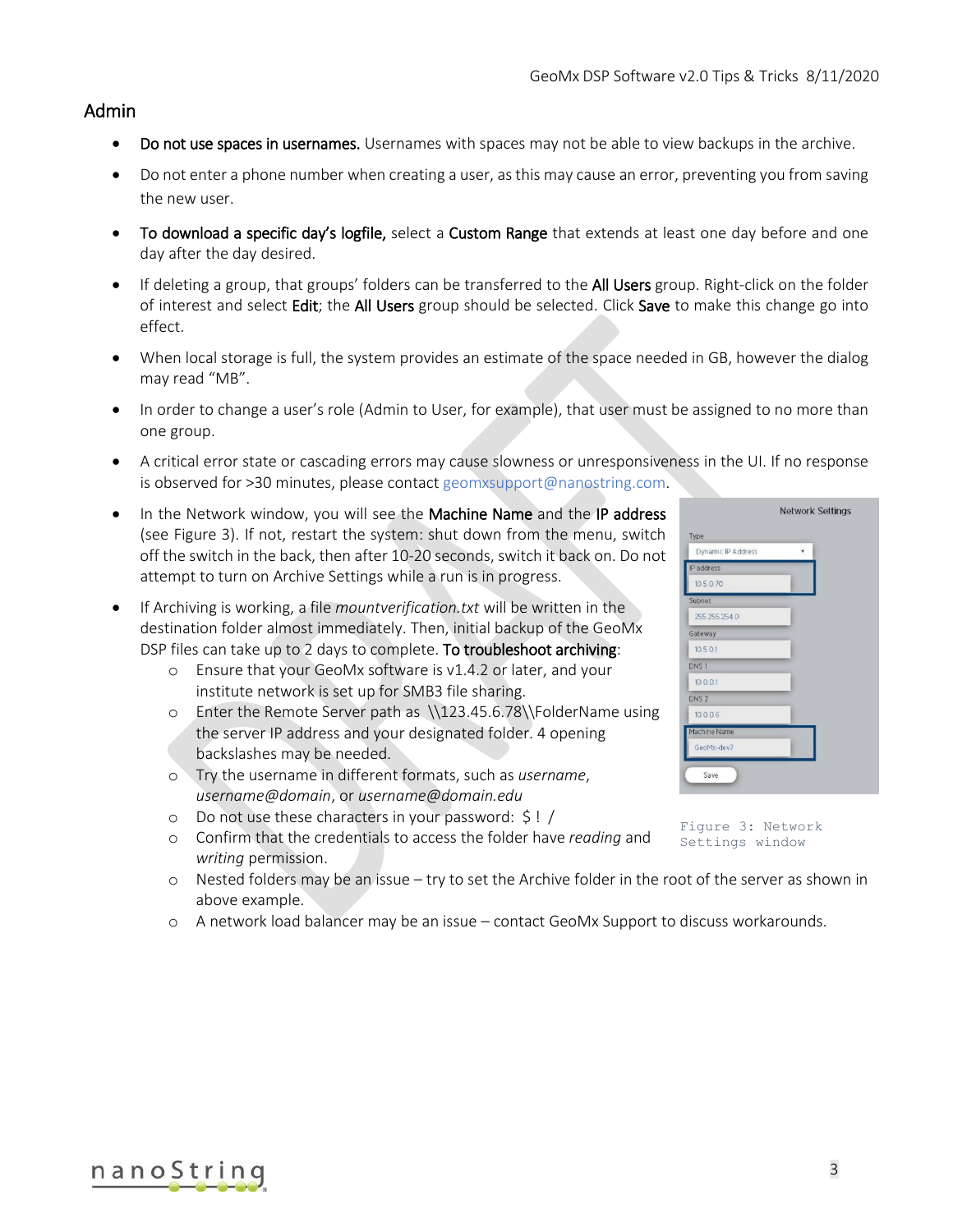#### Run Setup

- The system needs to be in an [idle state](#page-7-0) (see page [8\)](#page-7-0) in order to be able to change reagents. The reagent bottle status indicators are managed through the bottle change wizard. Click on the Reagent Status Indicator in the Control Center and follow the wizard steps to change a bottle or empty the waste bottle. DO NOT top off any reagents or pour/pipette reagents out of their bottles.
- Deviating from the GeoMx loading steps by failing to insert slide holder during the appropriate step or by loading the collection plate before the UI instructs may result in an error or a stalled UI. In these cases, restart the workflow (see page 1).
- When creating a new slide under Records, if the Save slide button is disabled, click the Cancel button and create a new slide.
- When creating scan parameters, failure to select a Core Kit will result in Scan-only mode (no aspirate collection).
- The best practice for **uploading a config file** is to upload it prior to starting the run from the **Kit** Management section under Administration. If encountering an error uploading a config file or if not seeing a newly-uploaded config file in the dropdown when creating a slide record:
	- o Ensure that the file you are uploading has been unzipped.
	- o Refresh the page (see page 1) and use the same config file.
	- o Alternatively (or in addition, if the action above was not successful) you may cancel the creation of the slide record and start again.
- Once a Core kit is selected in the Scan Parameters window, only module kits compatible with that core kit will be shown in the probe kit dropdown.
- If doing a plate swap for your NGS platform run, do not use a plate that was previously partially-used for nCounter platform aspirates. The system will initially accept the plate but will then repeatedly prompt you to swap the plate again.

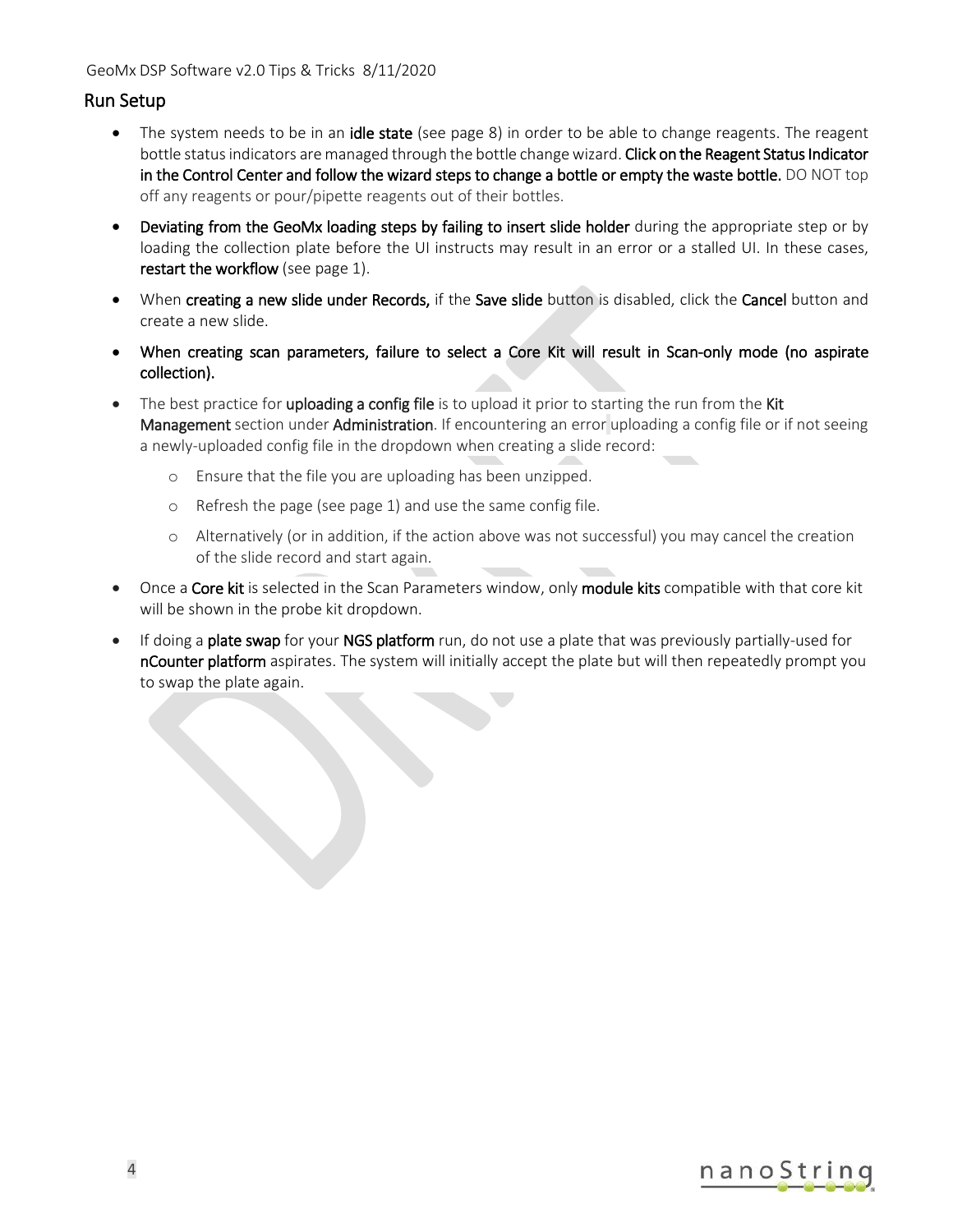#### ROIs and Segments

- When copying and pasting existing ROIs in the Scan Workspace, the GeoMx system does not prevent against overlapping ROIs. Inspect ROIs to ensure none are overlapping; delete any that overlap.
- Persistent errors may occur while copying and pasting ROIs on one scan while another scan is in progress. If this occurs, restart the run.
- Do not attempt to copy and paste an ROI after it has been segmented.
- Do not rename an ROI after it has been moved (without first saving it in its new location); doing so results in the ROI moving back to its original location.
- There is currently a defect (to be fixed in 2.1) where importing custom segments may unexpectedly delete existing segments. To mitigate this, create and upload your custom segments first and wait to do your auto-segmenting until after that, if possible. If you do import custom segments after auto-segmentation, please exit the scan workspace without approving ROIs, then re-enter the scan workspace and verify your auto-segments. If needed, you can re-apply auto-segmentation to restore them before approving your scan.
- Resizing the most recently touched polygon may cause unexpected changes in the polygon size and shape. Create a new polygon, then return to the polygon you wish to alter and it should resize properly.
- Leave the Override All values at the bottom of the segmentation window set to 0. Change an Override All value only if you want to override all of the ROI thresholds for that channel.
- If exiting Scan Workspace without approving ROIs, slide status may read *Scanned* instead of *Annotated*.
- Channel settings should be modified after scanning *only if* a re-scan is planned. The Scan Preview in the GeoMx DSP Control Center may disappear. View each scan by opening in Scan Workspace.
- Names for segments imported from an external masking program will be truncated at 100 characters, potentially resulting in non-unique names. Using names greater than 175 characters in autosegmentation within the Scan Workspace may result in no segmentation.
- The collection order, well order, and name order of segments may differ from each other, as the system optimizes aspirate collection to reduce complexity.
- Changing a Channel Thresholds setting to 0 on an ROI will revert the channel threshold back to the default value.
- When exporting Raw Channel Images, if status stalls at 99%, restart run.
- The annotation in the image export may not reflect the correct settings if they were previously altered (color mapping was changed or channel was hidden) in Render Settings.
- When changing segment color, if the color assignment in both the ROI tab and in the actual scan do not change as directed, refresh the page.
- The GeoMx system may run out of memory if attempting to collect many ROIS on multiple slides. Internally, this occurred during a run involving nine plate swaps. Restart Data Collection.

#### Completing the Run/nCounter Preparation

• Check your plate after collection to ensure the expected wells were collected. The Plate Status Indicator may display an inaccurate status. If the number or location of filled wells differs from your expectations based on the number of ROIs and segments collected, contact [geomxsupport@nanostring.com.](mailto:geomxsupport@nanostring.com)

## nanoString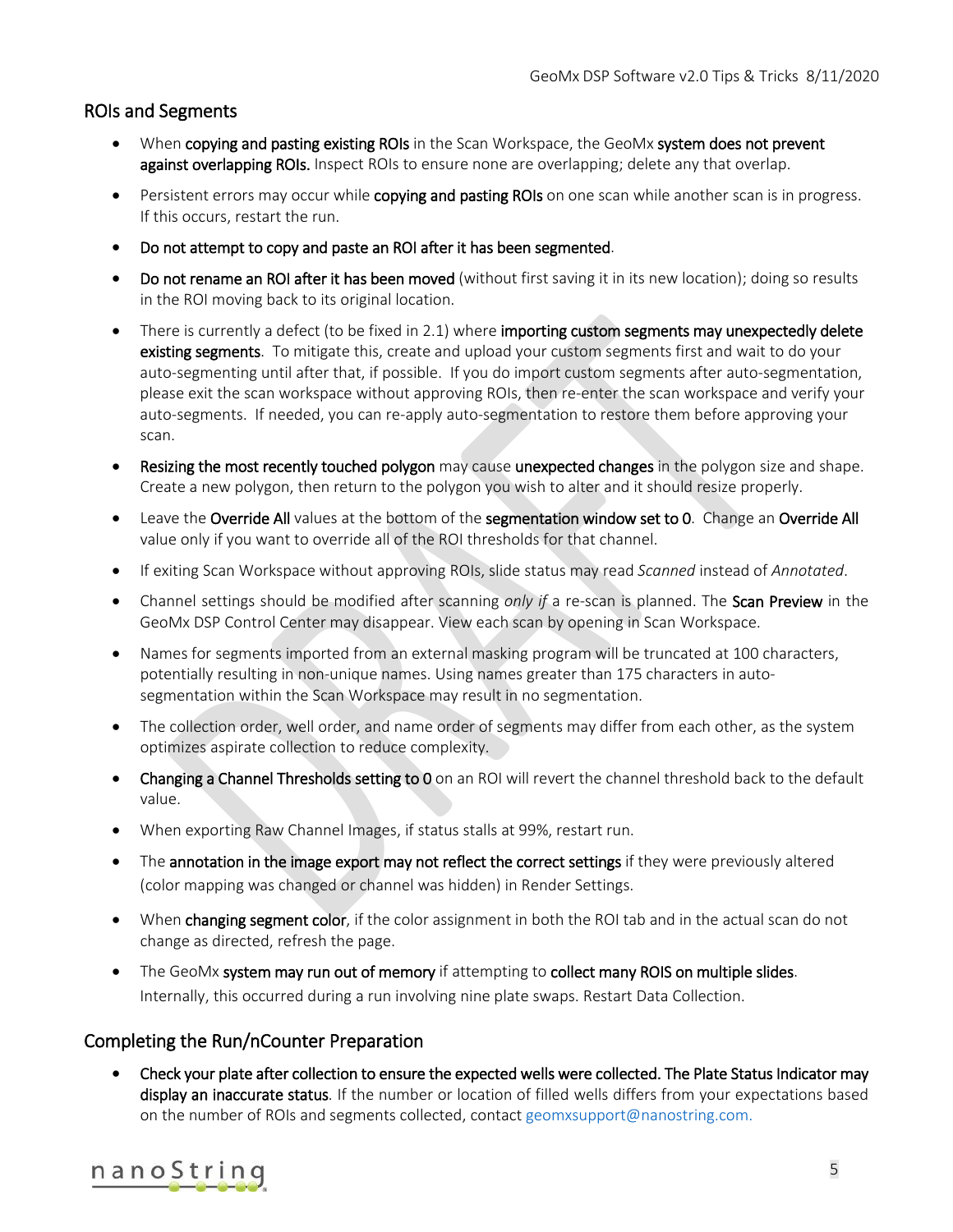#### GeoMx DSP Software v2.0 Tips & Tricks 8/11/2020

• After finalizing a row, its wells should appear as green in the plate icon in the lower right of the GeoMx DSP Control Center. If not, refresh the page.

#### Data Analysis

- Due to conflicts with Chrome, the Manage Annotations file may not download when requested. Refresh (F5) and try again.
- Check the Data Analysis Queue to be sure that only the intended scans are included before launching Data Analysis. The Queue may be shared by other users or by someone using the same user login. For this reason, it is recommended that you create a study immediately after placing scans in the queue.
- Ensure your scans have unique names, particularly if you want to use the Manage Annotations function.
- If encountering the message, "analysis is locked by another user" check to see if another user is accessing this study. If not, close the study, wait one minute, refresh the page, then re-open the study.
- The header UI for count file upload will read 1 out of n until the upload is complete.
- P-value filter may be ignored in trendline after toggling between "fold change" and "ratio" selections. Reset filter after changing selection.
- The correlation calculation will fail if a segment has the same count for all targets; this may occur if no targets have been detected and the count=1 for all. Remove these segments from the analysis.
- Scan names should not have trailing or leading spaces. This can cause segments from that scan to be unrecognizable in the manage annotations modal of Data Analysis. If spaces are accidentally introduced, revert to scan workspace, edit the scan name, then create a new Data Analysis study.
- In datasets and within Statistical Tests, when you click on Trend Line, all targets except the Negative are automatically de-selected. Navigate directly back to another plot (such as the volcano plot) and manually re-select all targets or targets of interest.
- Off-instrument DSPDA needs to be restarted after a software update.
- If running off-instrument DSPDA and the GeoMx instrument is restarted for any reason, it will be necessary to restart the NanoString System Service on the off-instrument server, as well. This must be done after the GeoMX instrument has completed its start up.
- If you receive a service unavailable error when attempting to work with off-instrument Data Analysis, first restart the GeoMx DSP instrument. Then, restart the off-instrument Data Analysis program via either the "NanoString System Service" or by restarting the server itself.
- The list of targets in the center pane has a loading defect and sometimes doesn't display all targets in the available space. To see to the end of the target list, repeatedly pull the scroll bar down until the last target in the list appears.
- "Create group from filtered" in target and segment filtering will create a group from those included rather than excluded in the new dataset. The newly created segment group will not appear in the segment group list until you refresh the page or close and reopen the study.
- In Manage Annotations, user-created column names should not start with "ROI", or they will be incorrectly associated with the ROI\_ID and cause an error.
- When you group a bar chart of targets by segment tag, expand the window and display all bars at once if there are more than the default displayed. If you scroll through the pages only the first page will display the correct bar heights.
- The bar chart option to set min and max interval for the y-axis does not work.

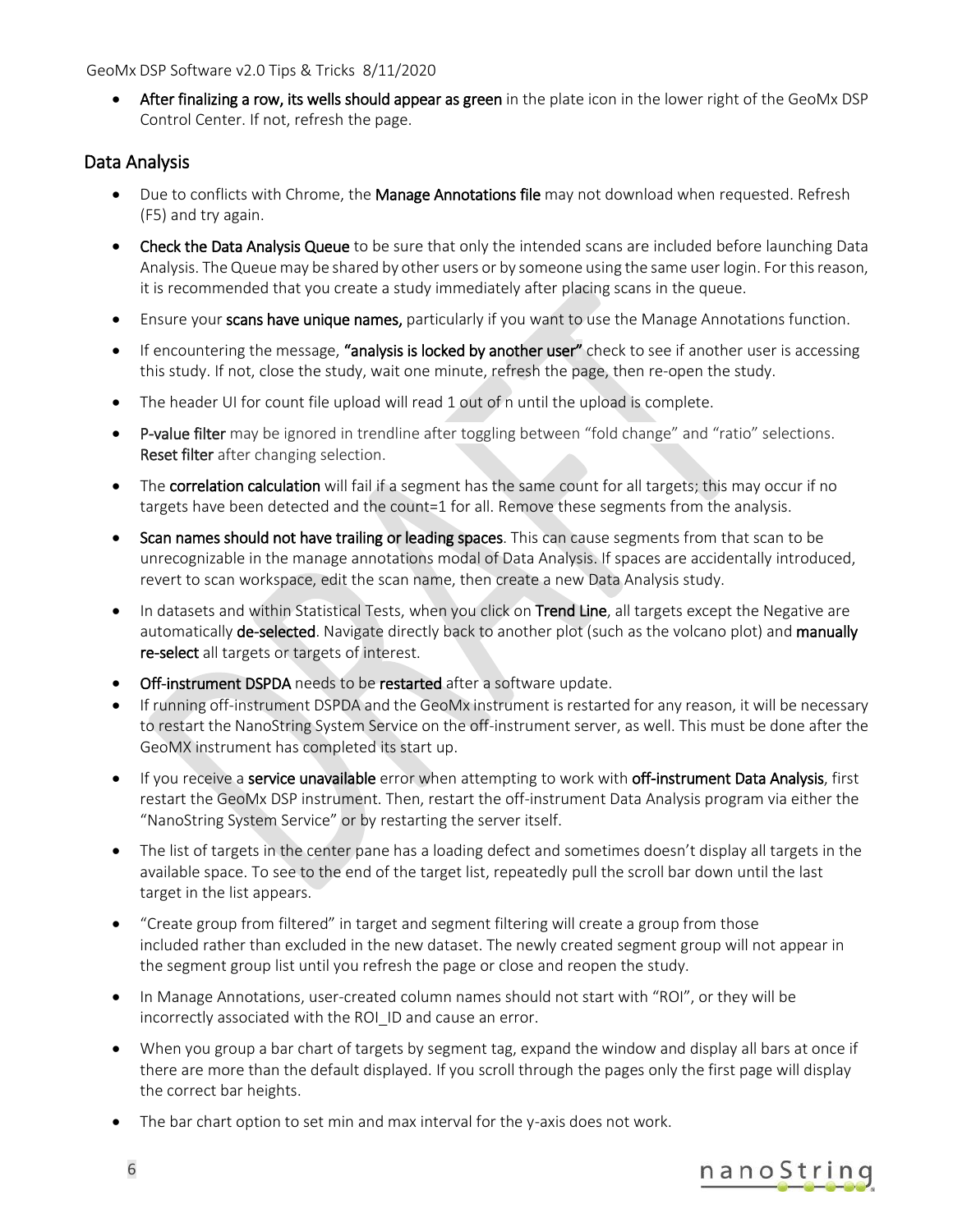### GeoMx Pipeline (DND) Software

- Some errors result in empty .*dcc* files. Check .*dcc* file sizes and the summary.txt file to ensure files were processed as expected, especially for AWS batch runs as errors from separate batch jobs are not always consolidated into logs.
- Ensure that your FASTQ files do not contain underscore characters (\_) in the sequence identifier lines, as this may cause processing to fail, stall, or produce count files with errors. You may have underscores in your file names if your Illumina instrument name contains an underscore; if this is the case, modify your instrument name to remove any underscores. In addition, bcl to FASTQ file conversion software may be set to use custom headers; ensure the software you use to generate FASTQ files does not add any underscores to the sequence identifier lines.
- Do not modify FASTQ filenames from the [Illumina FASTQ file naming conventions.](https://support.illumina.com/help/BaseSpace_OLH_009008/Content/Source/Informatics/BS/NamingConvention_FASTQ-files-swBS.htm) If possible, retain the naming from the sample sheets exported from DSP, which incorporate the plate barcode. If you must change the sample names, ensure you do not add extra underscores, as the GeoMx NGS Pipeline software uses underscores to parse the Illumina-written portion of the file names to identify well/sample, lane, and read. In addition, if the sample name portions of your filenames are modified from the default pipeline workflow, you will need to update the names in your config file accordingly before you begin your NGS processing pipeline run.
- Submitting jobs from the GUI to a server may result in errors if there is already a run processing on the server.
- If logs from AWS batch run are not present, you may be able to view them on AWS cloudwatch. See documentation from AWS for more information.
- The GeoMx NGS Pipeline running on the server only listens on port 5000 and there is no argument to change this. This may cause a problem if there are other apps on server or network limiting the availability of that port.
- While the GeoMx NGS Pipeline is processing, it writes many large intermediate files to disc. Therefore, you will need up to 10x more space than your initial file set size on the computer where processing is occurring to complete processing. These intermediate files are removed automatically unless you modify the config file to "keepStepFile=True".
- If inspecting your .*dcc* files in a text editor, you may notice lines for "tamperedIni,No" and "SOMEHASH100000000000". These are not currently functional and are placeholders for a future feature; they do not affect your data.
- Processing FASTQ files for only a subset of the ROIs listed in the GeoMx NGS Pipeline (DND) configuration file will result in empty .*dcc* files for the missing ROIs. Uploading these empty .*dcc* files will overwrite any data that may exist for these segments from a previous DND run. The GeoMx NGS Pipeline configuration file can be revised to exclude any ROIs for which FASTQ files were previously processed. The resulting .*dcc* zip uploaded should then only update segments associated with blank data.